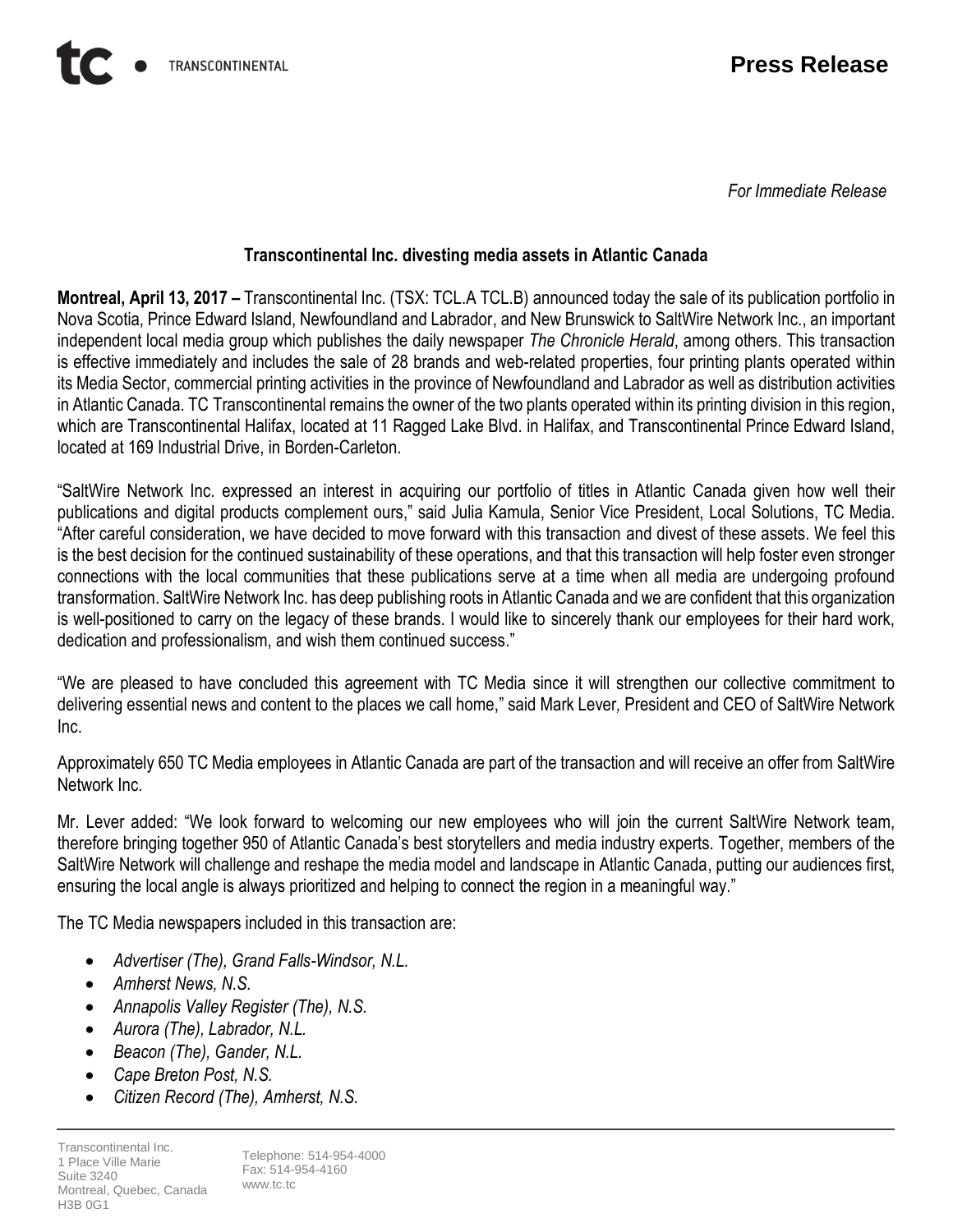## TRANSCONTINENTAL

- *Colchester Weekly News, N.S.*
- *Compass (The), Carbonear, N.L.*
- *Guardian (The), Charlottetown, P.E.I.*
- *Gulf News (The), Port aux Basques, N.L.*
- *Journal-Pioneer (The), Summerside, P.E.I.*
- *Labradorian (The), Labrador, N.L.*
- *News (The), New Glasgow, N.S.*
- *Northern Pen (The), St. Anthony, N.L.*
- *Nor'wester (The), Springdale, N.L.*
- *Packet (The), Clarenville, N.L.*
- *Pilot (The), Lewisporte, N.L.*
- *Queens County Advance (The), N.S.*
- *Sackville Tribune Post, N.B.*
- *Southern Gazette (The), Marystown, N.L.*
- *Telegram (The), St. John's, N.L.*
- *Tri-County Extra (The), N.S.*
- *Tri-County Vanguard (The), N.S.*
- *Truro Daily News, N.S.*
- *Valley Journal Advertiser, N.S.*
- *Western Star (The), Corner Brook, N.L*

The [www.novanewsnow.com](http://www.novanewsnow.com/) website (digital-only) is also included in the transaction.

The printing plants operated within the Media Sector, and that are now owned by SaltWire Network Inc., are:

- "Austin Dr." in St. John's, N.L.
- "Columbus Dr." in St. John's, N.L.
- "West St." in Corner Brook, N.L.
- "George St." in Cape Breton, N.S.

## **About TC Transcontinental**

Canada's largest printer with operations in print, flexible packaging, publishing and digital media, TC Transcontinental's mission is to create products and services that allow businesses to attract, reach and retain their target customers.

Respect, teamwork, performance and innovation are strong values held by the Corporation and its employees. The Corporation's commitment to its stakeholders is to pursue its business and philanthropic activities in a responsible manner.

Transcontinental Inc. (TSX: TCL.A TCL.B), known as TC Transcontinental, has close to 8,000 employees in Canada and the United States, and revenues of C\$2.0 billion in 2016. Website www.tc.tc